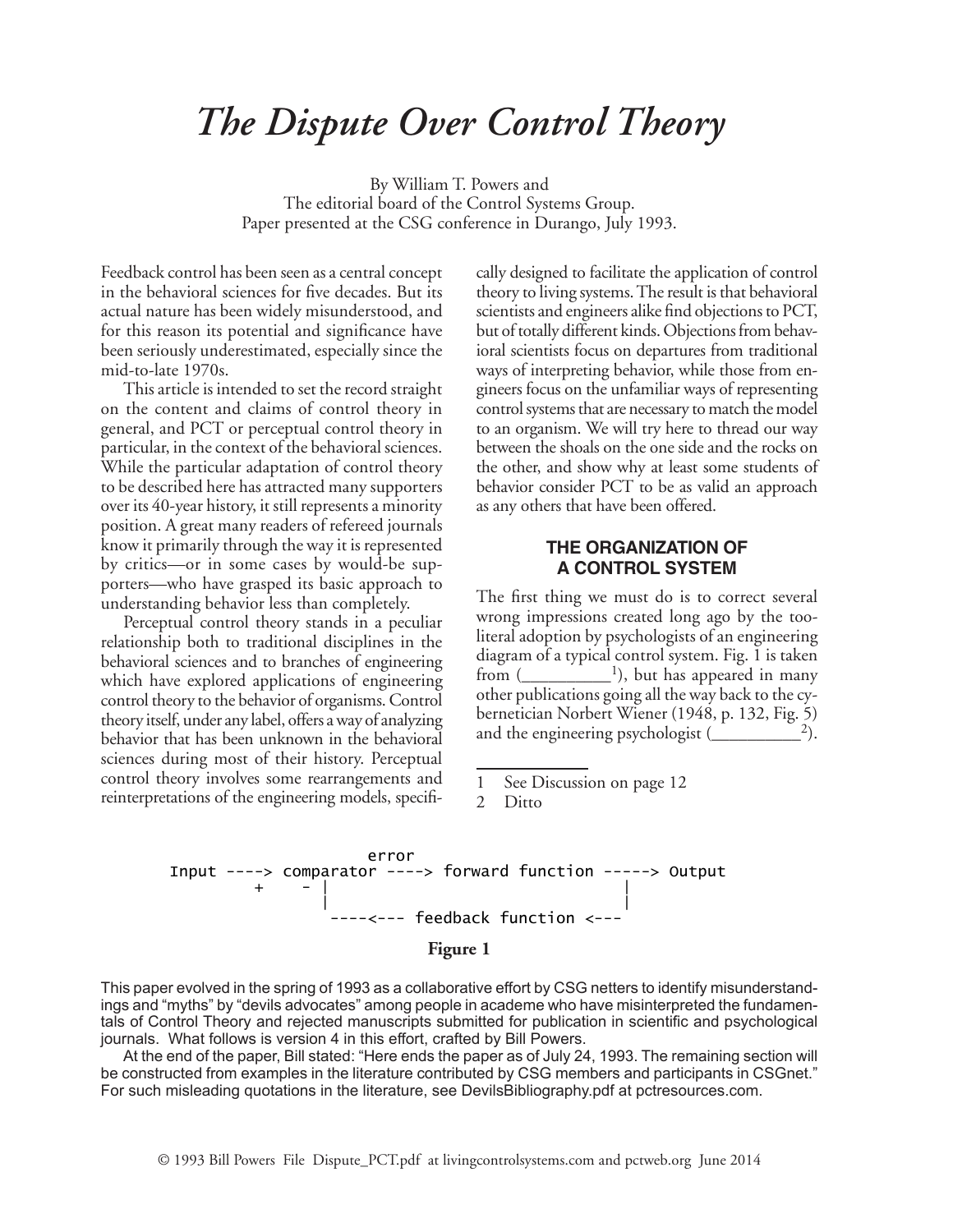When a behavioral scientist sees the terms input and output, the natural translation is into *sensory* input and *behavioral* output. The diagram thus seems to suggest that a control system is basically a stimulus-organism-response device, with a feedback loop added. Overall, it converts inputs into outputs in the normal cause-effect way.

However, in the engineering diagram the input is *not* a sensory input. It is a *reference* input, the means by which the user of a control system can set the desired value of the output. Feedback action brings the output, or a sensory representation of it, to a match with the setting of the reference input. The actual sensors are not even shown in this diagram; they are the means by which the output of the system is sensed and converted into an internal signal, the one entering the feedback function.

This diagram is also misleading as to the meaning of "output." In an artificial control system, the output is the variable that the customer wants to be controlled. But the state of this so-called output is not, in general, an immediate consequence of the effector action of the system. In a household temperature control system, the controlled variable is not the heat energy being output by the furnace into the ducts, but the temperature of a room somewhere far from the furnace. In the exposure control system of a camera, the controlled variable is not the opening of the iris diaphragm or the shaft speed of the actuating motor, but the amount of light falling on the photocell and the film. The physical output of a control system's effector is seldom identical to the quantity that is under control. Instead, the effector output is linked to the controlled variable through some physical process which may be quite indirect and involve changes putations). This is the feedback funct from one kind of physical variable (iris area, energy  $\overline{\phantom{a}}$  The signal emitted by t  $\frac{1}{100}$  output) to another (light intensity, temperature).  $\frac{1}{100}$  to one input of the content to another (light intensity, temperature). To one input of the co

Therefore what the engineer calls the output of a control system is only in special cases the same as the physical output of the system's effector. The engineer simply moves the definition of the output to the position of the controlled variable, and measures it in units appropriate to the controlled variable. This, however, is not at all apparent from Fig. 1.

Any non-engineer looking at Fig. 1 would assume that the output represents the physical, visible behavior of the system—in an organism, the patterns of motor output that have effects in the environment. The assumption would be that these physical outputs are under control. Working under that assumption, and the previous one that the "input" on the left is a sensory input, a behavioral scientist might well wonder why so much is made of the feedback connection. At most, such a connection can only modify the stimulus-response law governing the effects of stimulus inputs on behavioral outputs.

Looking at just the output part of Fig. 1, let us add some details, shown in Fig. 2.

The forward function is, or contains, the effector of the control system. The immediate output of the effector is the state of some physical quantity such as a force or a torque. This is labeled qo, for output quantity.

The output quantity is linked to the controlled variable qc through some environmental path in which various physical laws come into play. This path is indicated as an environmental function fe.

Finally, the controlled quantity qc affects a sensor, or more generally an input function fi (which can include a sensor and signal-processing computations). This is the feedback function of Fig. 1. The signal emitted by the input function connects to one input of the comparator of Fig. 1.

 Forward function -->qo ----->[fe] ------>qc (effector) | | | <---[fi]<------------------------------- (sensor)

**Figure 2**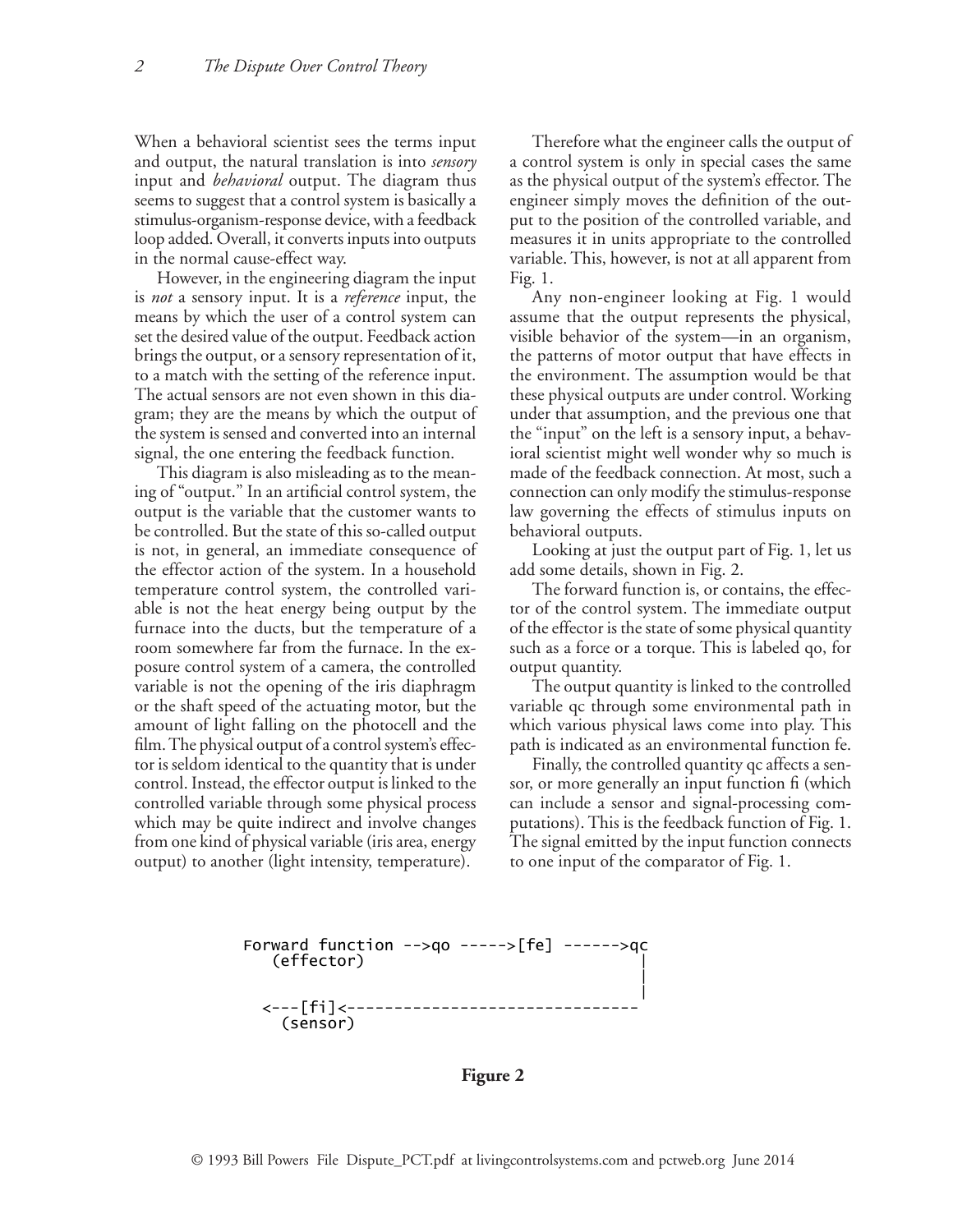Fig. 2 is identical with the output part of Fig. 1 except for some details that remove ambiguities. Instead of showing the feedback path as starting vaguely in the vicinity of the "output" line, a specific physical variable is named as the controlled quantity and the feedback path represents its effects on a sensor. The "output" line is broken down into an effector output, qo, and a place to put representations of physical laws, fe, that connect that output to the controlled quantity.

Functionally, Fig. 2 indicates the same control system that Fig. 1 indicates. An engineer looking at the two diagrams would see the second as simply making explicit some details he or she normally takes for granted. But to many behavioral scientists, Fig. 2 will bring in some new considerations. We can make those new considerations even more explicit by completing and rearranging Fig. 2, as shown in Fig. 3.

This figure is organized exactly like Fig. 2. It is simply rearranged. It is actually just like Fig 1. with details added. The plane of separation between system and environment, however, is not the one ing influenced by the ou suggested by the first diagram. To locate it in the heffector. The most tl first diagram, one would have to draw a vertical contribution to the sta line through the forward and feedback functions, with the environment on the right and the active control system on the left.  $\frac{1}{1}$  is added. The plane of separation between  $\frac{1}{1}$  in controlled quantity, which in turn

This distinction means little in engineering, quantity. The external but in PCT it is essential for getting the correspon- may not actually be se dences between the engineering diagram and the is not sensed: only the physical organism right. In Fig. 3, the horizontal and effects of the syst line separates the nervous system of the organism from all that is not nervous system. Sensors and This essential for getting the corresponsional productually be seen

effectors lie in the boundary. Notice that in Fig. 3, there is no chance of mistaking the reference input for a sensory input. The reference signal comes from higher inside the behaving system. The sensory inputs are strictly associated with the feedback path through the environment. In living control systems, unlike artificial ones, the reference signals are not accessible from outside the behaving system. The "user" of this system who specifies the desired level of the controlled variable by adjusting the reference signal is not an external person, but a higher system internal to the organism.

If a behavioral scientist were looking for a place in these diagrams to introduce a stimulus, where would it be placed? Working from Fig. 1, the appropriate place would seem to be at the location labeled "input." But as seen in Fig. 3, that location can't be affected from outside the system, at least not directly. The stimulus input obviously must enter where the sensors are in Fig. 3. However, in Fig. 3 the sensors are already detecting the state of the controlled quantity, which in turn is already being influenced by the output quantity generated by the effector. The most the stimulus can do is add a contribution to the state of the sensor, which, from a point of view inside the system, is the same as influencing the controlled quantity. So the stimulus input becomes a disturbance of the controlled quantity. The external cause of the stimulus may or may not actually be sensed. As drawn in Fig. 3, it is not sensed: only the net result of the disturbance and effects of the system's effector output is sensed. This is the most common case.



**Figure 3**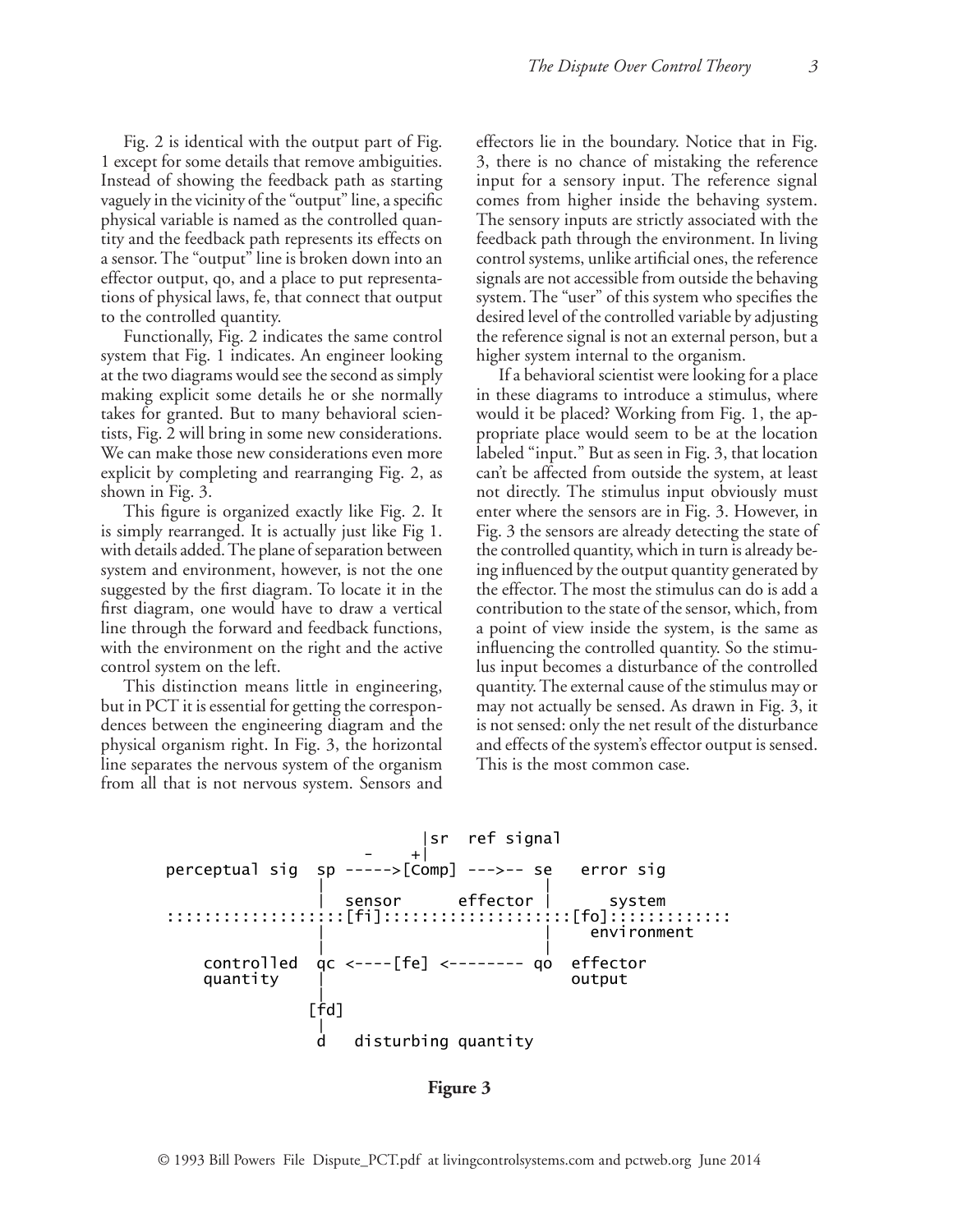The controlled quantity corresponds to a proximal stimulus, a physical variable in the immediate vicinity of the sensor. The disturbance is like a distal stimulus, a change in the environment that affects the system only through its influence on proximal stimuli. But these remote causes are not the only influences on the proximal stimulus: the physical action of the system itself also affects the proximal stimulus, the controlled quantity. This is the situation that holds for any control system. The controlled quantity, directly sensed by the system, is affected equally by remote events and by the actions of the control system itself. And the actions of the control system clearly depend, at least in part, on the state of the controlled quantity.

This is the famous "closed loop." In the relationship between the active system and its environment, there is a little vortex of causality without a beginning or an end. External influences from the environment do not affect just the sensory input to the system; they affect the causal loop. The reference signal coming from above does not just produce output; it enters the same causal loop in a different place, its effects adding to those from the input function.

It should be clear by now that a control system, properly diagrammed, is a new kind of organization as far as the behavioral sciences are concerned. The unit of organization is not simply a link connecting higher systems to behavioral outputs, as assumed in the cognitive sciences; it is not simply a link connecting sensory inputs to behavioral outputs, as assumed in behavioristic or other empirical input-output approaches. It is not any normal kind of causal process in which one can pick a starting point and follow a chain of events through to an ending point. The closed loop of causation gets in the way of any conventional kind of attempt to trace cause and effect.

Control theory is the body of mathematical methods that permits us to analyze and understand the behavior of closed-loop organizations like those in Fig. 3. It is *not* the theory that "organisms are servomechanisms." Any time that the relationships in Fig. 3 are found, anywhere, control theory is necessary to understand what is happening and to predict the behavior of the system-environment relationship.

*Perceptual* control theory, PCT, is the version of engineering control theory based specifically on the organization of Fig. 3. In that figure, it can be seen that a control system controls its own input, not its output. And in doing this, it makes a perceptual representation of that input—a perception, for short—match an internally-given reference signal that specifies the desired state of that perception.

This interpretation of behavior is not like any conventional one. Once understood, it seems to match the phenomena of behavior in an effortless way. Before the match can be seen, however, certain phenomena must be recognized. As is true for all theories, phenomena are shaped by theories as much as theories are shaped by phenomena.

## **THE PHENOMENON OF CONTROL**

Traditional scientific approaches to understanding behavior have recognized two kinds of behavior which we will call stimulus-driven and commanddriven. Stimulus-driven behavior we can define as changes in behavior that follow from changes in the surrounding environment. Command-driven behavior is a more mentalistic concept, in which at least certain kinds of complex behavior are commanded by internal processes not strictly or immediately dependent on the environment. Control theory, as we shall see, offers a third choice.

According to the concepts of stimulus-driven behavior, the actions of organisms are to be explained in terms of visible occurrences in their environments. Under a reflexological theory, stimuli are literally stimulations of sensory organs, with the resulting neural impulses being routed to the muscles to make them contract; complex behavior results from complex sets of stimuli that excite many reflexive responses at the same time. This was the initial concept that psychology inherited from biology and neurology.

Early behaviorism took a somewhat more global view, in which the basic reflexive picture was assumed, but the approach was more abstract. It was not practical to trace every effective stimulus to the specific stimulations of nerve-endings that it produced, so stimuli came to be defined as stimulus objects or events observed at some distance from the organism. Given the underlying reflexology, it could be assumed that if responses were observed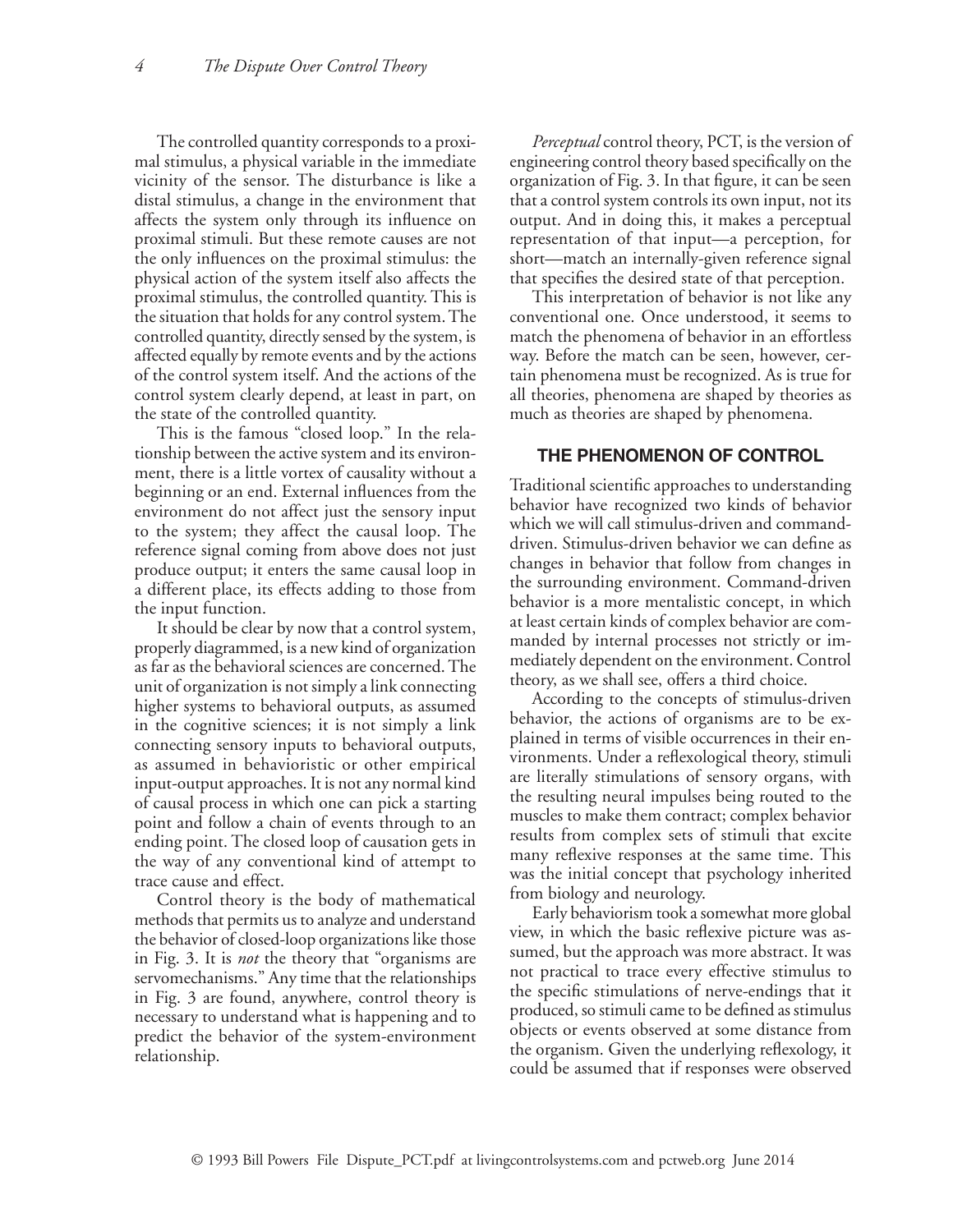when distal stimulus objects were manipulated, the appropriate proximal stimulus effects must have occurred too. At the response end, it was also impractical to get immersed in details. Rather than describing behavior in terms of individual muscle tensions, the practical approach required looking at larger consequences of those muscle tensions, the typical patterns they produced. If some such pattern were observed, it could be assumed to have followed from muscle tensions in some regular way. This more global concept of stimulus and response has had a long life.

Even this more global approach was too restrictive for many behavioral scientists. Human beings did not just react to simple objects and events by producing simple responses; they could react to quite abstract aspects of the environment such as complex situations, social influences, and events far in the past. Such environmental situations could create not only conditioned responses to current events, but longer-term ways of responding which could show up as habits, attitudes, preferences, complexes, conflicts, traits, tendencies, preferences, and biases. Such effects were seen not in specific acts but as overall patterns of action. This kind of concept has also had a long life.

All these versions of stimulus-driven behavior account for the bulk of what has been and still is being published about human nature. While proponents of the various versions may contest vigorously and sometimes bitterly with one another, they are all in agreement that the scientific way to study behavior is to trace out the ways in which the environment shapes and directs it. They disagree mainly about what aspects of the environment and of behavior are meaningful.

The phenomenon addressed by all these versions of stimulus-driven behavior is the observation that behavior is often closely and conditionally related to events in the environment, as effects are related to causes in the worlds of physics and chemistry.

The command-driven approach has less scientifically-reputable roots. In this area, the interest has always been in cognitive processes, for instance: consciousness, language, emotion, intelligence, logic, insight, and goal-seeking or purposiveness. While many proponents of this view have paid lip-service to the more "scientific" ideas across the aisle, the emphasis has not been on environmental causation but on the person as a conscious, interpreting, knowing, active agent. The phenomenon addressed in this approach is the fact that many behaviors seem uncaused; even if one calls them "responses," there is no obviously corresponding "stimulus" to account for them. The appearance is that there is organized activity in the brain that can command behaviors independently of immediately antecedent inputs from the environment.

The computer revolution rescued this branch of theory from being orphaned from science by offering a link between phenomena of cognition and consciousness and the workings of computer models of brain functions. A way was found to handle "mental" phenomena in physical terms. Many psychologists have chosen not to take advantage of this potential link, regarding the psychological world as permanently separated from the physical one, but cognitive science as a whole now has at least the potential of working in the same universe as the rest of science.

Whatever the views of a particular cognitive scientist, there is one assumption held in common if the brain is thought to be involved at all: that complex brain activities are translated into action through commands originating high in the brain and being elaborated, step by step, until they become (primarily) commands for the tensing of muscles. Hence the classification "commanddriven." Those patterned outputs produce, through ordinary physical laws, the global patterns we recognize as behaviors. On the output side, at least, the concept of command-driven behavior is in agreement with the concept of stimulus- driven behavior. Where they disagree most directly is in accounting for the immediate causes of behavior.

This somewhat superficial summary of two main branches of behavioral theory is not intended to give deep insights into either of them, but to set the stage upon which control theory appeared in the 1930s. The phenomenon of behavior that the new control engineers of the 1930s chose to investigate and model does not fit comfortably into either of these branches, although both branches have often laid claim to it. It is the phenomenon we see when a person controls something.

What the new control engineers saw people doing can be seen through an example. A person operates some piece of equipment, or just that per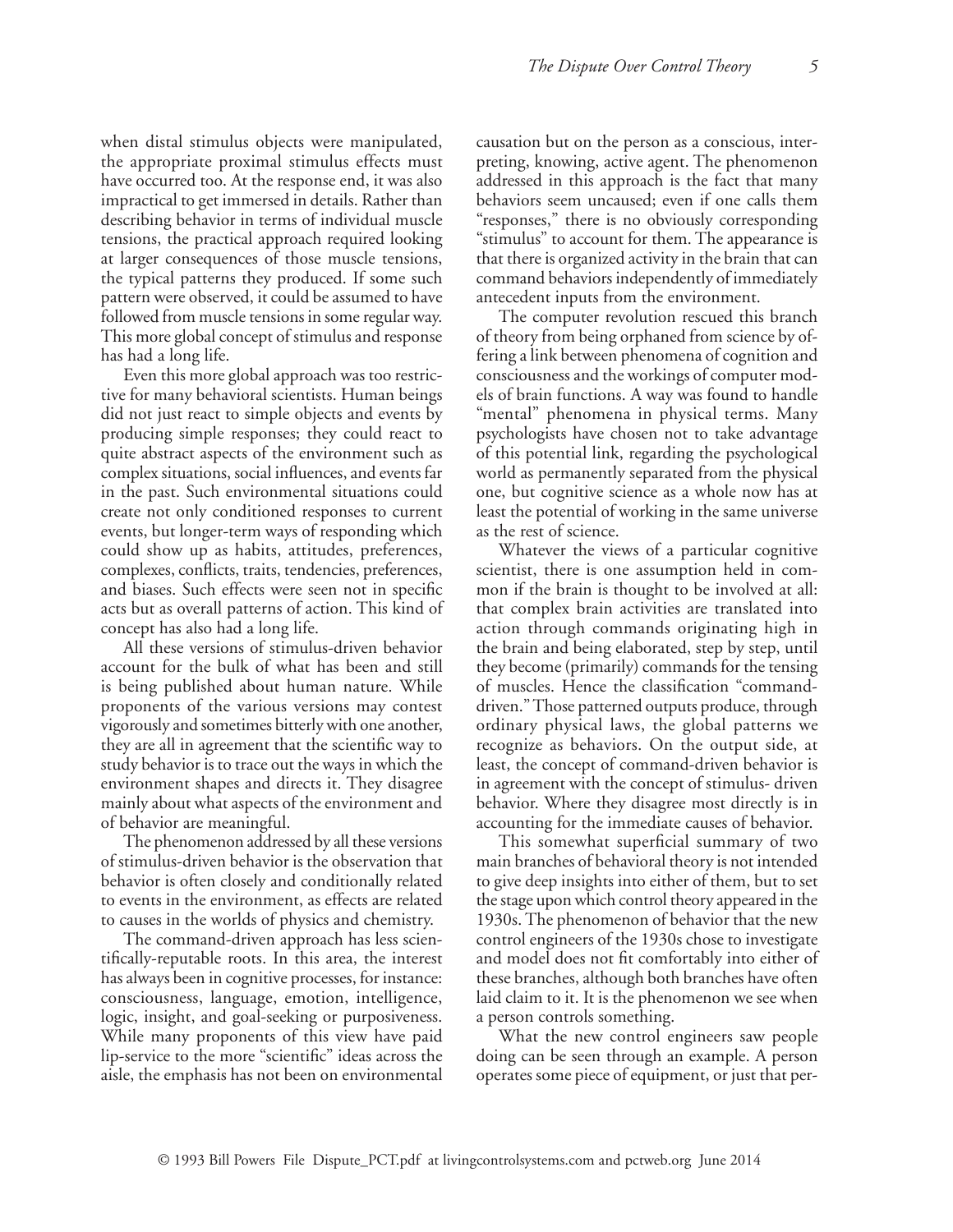son's own arms and legs, in a way that affects some variable aspect of the environment. This aspect is also affected by other influences, so the outcome is affected more or less equally by the person and by independent forces in the environment. The reason for the person's action is that the person wants to, or has been ordered to, maintain that aspect of the environment in some particular condition. "I want you to keep an eye on that gauge," the boiler attendant is told, "and adjust the burner to keep that steam pressure nailed at 300 pounds per square inch." Before control theory, there was no theory of behavior that could correctly explain how carrying out such a task is possible. This, of course, did not prevent explanations from being offered.

# **EXPLAINING THE PHENOMENON**

From the standpoint of command-driven behavioral theory, the attendant's behavior is explained easily: the person adopts the goal of maintaining the gauge at 300 pounds per square inch, constructs a plan for varying the output action on the burner control, and carries it out. There seems to be little to explain except why the person is motivated to act in this way. How the task is actually carried out is a matter for physiologists to explain.

The answer is almost as easy from the stimulusdriven point of view. The person is conditioned to react to fluctuations of the gauge by moving the hand on the lever or knob that changes the burner heat output. Or: The person is reinforced by receiving a paycheck for responding to the discriminative stimulus indicated by the supervisor's verbal order in a way that keeps the gauge at a steady reading, that steady reading eventually becoming a secondary reinforcer. Or: The person is influenced by social pressure to do a good job and please his superiors. Or perhaps: the person is a member of an oppressed class forced by the capitalistic system to bow to the orders of others and engage in this demeaning task. There are many ways to explain behavior by pointing to something going on in the environment.

None of these answers would have helped the early control engineers, because they were trying to build a device that could do what the person was observed to be doing. The engineers didn't need to be told that the person was actually doing the task. They didn't want to know about antecedent causes or motivations or social influences. They just wanted to understand how anyone could do what that person was observed to be doing, whatever the reason for doing it and whatever the person's or society's attitude toward doing it. As it turned out, nobody had ever before figured out how a person could actually do such a task, although some, like William James and John Dewey, had guessed roughly what the right answer would be.

There were three puzzles to be solved (as we can now see the problem).

First, the causes of disturbances of the variable to be controlled were invisible. The steam pressure shown on the gauge would fall if somewhere in another room or building someone turned on a machine that used steam pressure, or if the energy content of the fuel dropped, or if the line voltage dropped and slowed the furnace's blower, or for any number of other mysterious and unknown reasons. The invisibility of the causes of disturbances made no difference in the attendant's ability to keep the steam pressure at the requested level.

Second, the steam pressure was indicated on the gauge, but because different steam pressures might be required at different times, there was no indication of the right steam pressure. All the gauge did was report the actual pressure; its needle did not also indicate the pressure to be maintained. The only input corresponding to the right pressure was in the initial instructions, which occurred only once. From then on, no input corresponded to the right steam pressure. And there was no input to specify what actions would have that result in this end.

Third, the steam pressure, although it was certainly sensed by the attendant, was also in part caused by the attendant's actions. A chain of causation could be traced from the gauge reading, into the attendant's eyes, through some hypothetical connections in the attendant's brain (which the engineers had to simulate), through the attendant's muscles, to the burner control, and back to the pressure reading on the gauge. The chain formed a closed loop.

This third part of the puzzle was the critical part. How could such a closed loop of causation be analyzed? The gauge reading, in order to be called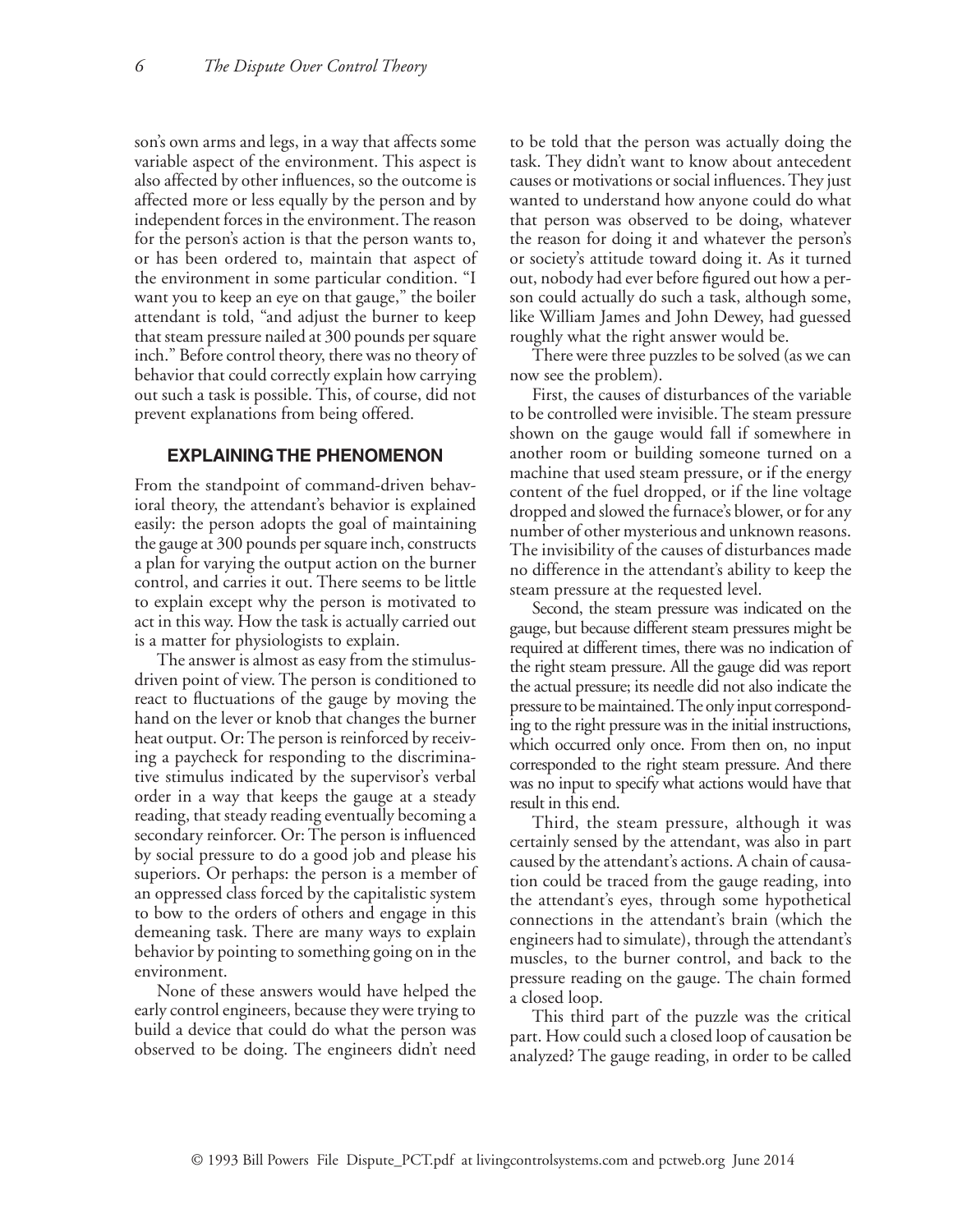a stimulus, had to be independent of behavior. To be called a response, it had to be dependent on the motor outputs of the attendant. It could not, according to traditional thought, be both at the same time.

The stimulus-driven approach necessarily would have to find a way to separate stimulus from response. In similar situations, this was usually done head in another, whether stat by separating them in time. It would be assumed vere involved, all the v that first a fluctuation of the gauge reading occurs, -----------------------which leads to a series of events that results in a movement of the attendant's hand and a change in the heat output of the burner. That change alters the steam pressure in a way that, one hopes,  $\frac{1}{2}$  is opposed to the original fluctuation. Then the **COMPARING T** cycle can begin again. This at least sounds like a | plausible analysis.  $\alpha$  to the original incluation. Then the

The command-driven explanation would have an even harder time with this closed loop of causation. In order to formulate a command that would oppose the fluctuation in the gauge reading, a cognitive system would have to know about all potential causes controlled qua of disturbances. But none of the multiple causes of pressure fluctuations can be sensed. There is no one sout of the complex command that can be sent to the muscles that will function, and ending in the or result in opposing an unpredictable fluctuation of the pathway equivalent to those envithe gauge reading. A top-down command- driven the various versions of stimulussystem can't handle this situation at all. The disturbance plays the pances. But none or the mumple causes or the perceptual function into the  $\sum_{i=1}^{\infty}$   $\sum_{i=1}^{\infty}$   $\sum_{i=1}^{\infty}$   $\sum_{i=1}^{\infty}$   $\sum_{i=1}^{\infty}$   $\sum_{i=1}^{\infty}$   $\sum_{i=1}^{\infty}$ 

The control engineers used neither type of he controlled quantity t analysis. Instead, using techniques well-known in their underlying disciplines, they first characterized each subprocess with a descriptive input-output of the pate equation, and then *they solved all the equations as a*   $\frac{1}{2}$  engineering disciplines, they if  $\mathcal{F}$  and  $\mathcal{F}$  and  $\mathcal{F}$ 

*simultaneous set*. Sequential cause and effect never entered the picture. Neither plans nor commands were involved. The rule was simply that each variable could have only one value at a time. No matter how one variable depended on others, whether delays or integrative lags were involved, whether there ind a way to separate stimulus from re- was amplification in one part of the loop and losses in another, whether static or dynamic relationships were involved, all the variables in the system had to satisfy all the equations that pertained to them at a single instant—and at every instant.

That approach, in a nutshell, is control theory.

#### **COMPARING THE THREE MODELS**

Control theory was expressed by engineers in diaanalysis. The same state of the system of the Fig. 1, which, topologically transformed, becomes Fig. 3 in PCT. In Fig. 3 two pathways can be identified, as indicated in Figs. 4a and 4b.

> In Fig. 4a, we see a shaded path (#######) starting with the disturbing quantity, going through the controlled quantity at the input, running through the perceptual function into the comparator, coming out of the comparator and going through the output function, and ending in the output quantity. This is the pathway equivalent to those envisioned under the various versions of stimulus-driven behavior. The disturbance plays the role of a distal stimulus, the controlled quantity the role of a proximal stimulus, and the output quantity the role of the motor behavior (simple or complex) that results. The part of the pathway inside the system (above the line) corresponds to well-known neural pathways.



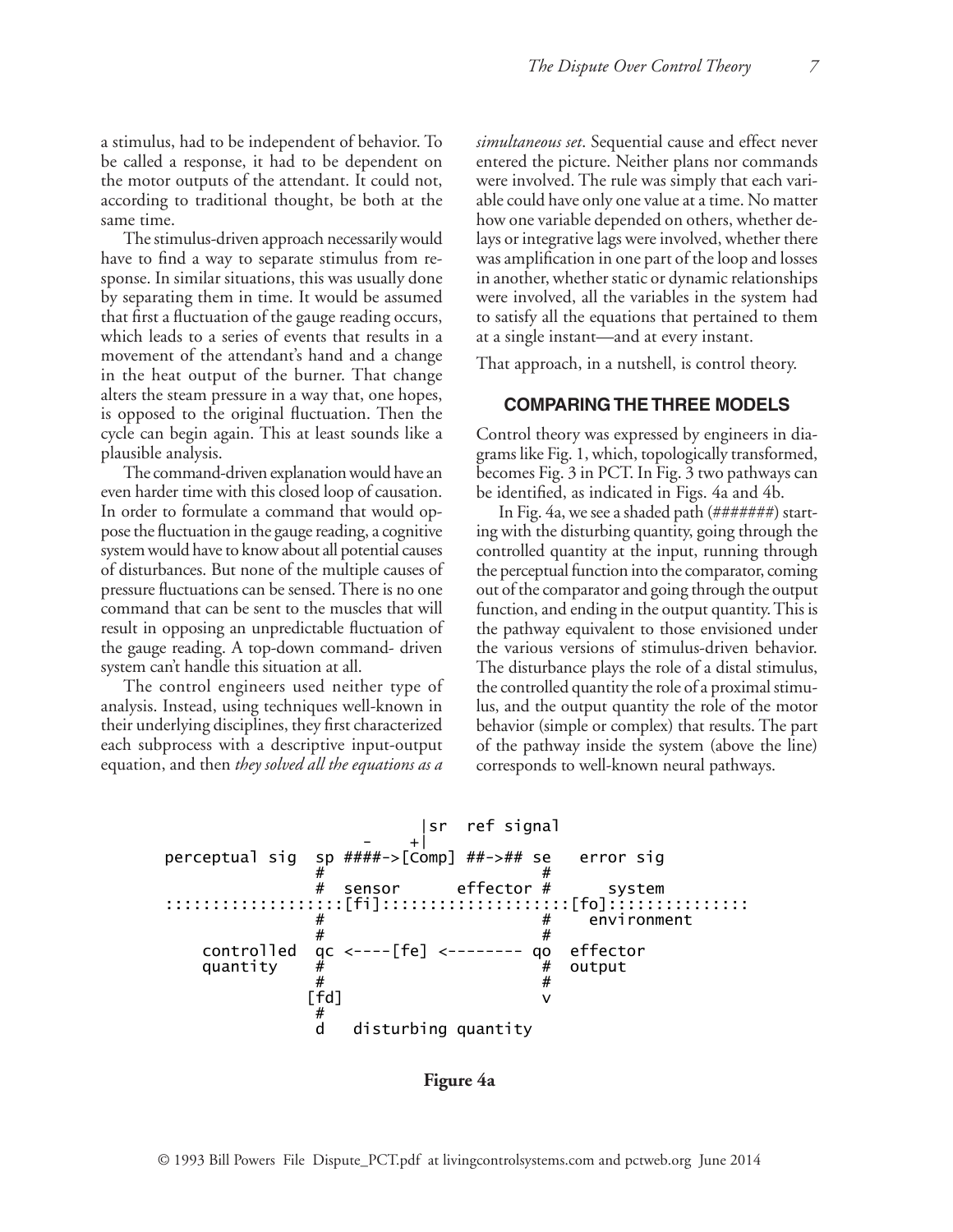One link in the environment is not on this path-<br>Both stimulus-dri way, the one from the output quantity, through fe, theories treat the clos to the controlled quantity. Recognition of this path-<br>to the controlled quantity. Recognition of this path-<br> way is an afterthought in stimulus-driven theories if it appears at all. It appeared in the middle years as the concept of response chaining, or as reinforcing consequences of actions. The function fe would Under the correspond to a "contingency of reinforcement" in Skinnerian theory. It was not, however, considered with one independent input i an integral part of behavior: the shaded path was the  $\qquad$  ence signal c primary path and all other effects were secondary form of environmental distur or consequential. tioned quantity. Recognit  $\frac{1}{1}$  and an other effects were secondary and the environmental disturbances in

Fig. 4b shows a shaded path (########) start- not act on th ing with the reference signal descending from on the closed loop as a wl above, then passing through the comparator and likewise, act on the whole the output function to the output quantity. This is the path envisioned in command-driven theories. Somewhere above this diagram lie the cognitive one of the  $s$ ystems that formulate and generate commands that follow the shaded path. A second path is added originating somewhere in the environment and rising toward the cognitive systems; this path rep- subject to d resents informational inputs that form the basis for cognitions. That second path would not influence mand signa the downgoing path, so it is not shown following a disturbance-free environn any existing path in Fig. 4b. If we actually drew theories recognize independent variabl a box at the top and labeled it "cognition," the environment that act on the sy result would look suspiciously like Fig. 4a. In this a recognize that the resultin diagram, too, the feedback path through fe is an also be affected by sign afterthought, indicating effects of one commanded inside the b action on the input situation leading to the next models assu command. en passing unough the c  $\frac{p}{T}$  =  $\frac{1}{T}$  =  $\frac{1}{T}$  =  $\frac{1}{T}$  =  $\frac{1}{T}$  =  $\frac{1}{T}$  =  $\frac{1}{T}$  =  $\frac{1}{T}$  =  $\frac{1}{T}$  =  $\frac{1}{T}$  =  $\frac{1}{T}$  =  $\frac{1}{T}$  =  $\frac{1}{T}$  =  $\frac{1}{T}$  =  $\frac{1}{T}$  =  $\frac{1}{T}$  =  $\frac{1}{T}$  =  $\frac{1}{T}$  =  $\frac{1$  $\frac{111}{11}$   $\frac{11}{11}$   $\frac{111}{11}$   $\frac{111}{11}$   $\frac{111}{11}$   $\frac{111}{11}$   $\frac{111}{11}$   $\frac{111}{11}$   $\frac{111}{11}$   $\frac{111}{11}$   $\frac{111}{11}$   $\frac{111}{11}$   $\frac{111}{11}$   $\frac{111}{11}$   $\frac{111}{11}$   $\frac{111}{11}$   $\frac{111}{11}$   $\frac{1}{1}$  and  $\frac{1}{1}$  and  $\frac{1}{1}$  and  $\frac{1}{1}$  and  $\frac{1}{1}$ 

Both stimulus-driven and command-driven theories treat the closed loop of Fig. 3 either by ignoring it or by trying to split it into separately operating parts. Control theory encompasses both paths, and makes the external feedback connection a concurrent part of the closed loop.

Under the control-theoretic analysis, this diagram is seen as one single entity, the closed loop, with one independent input in the form of a reference signal coming from above and another in the form of environmental disturbances impinging on the loop from outside. The signal from above does until. not act on the outputs of the behaving system, but on the closed loop as a whole. The disturbances, likewise, act on the whole closed loop, not on inputs to the system.

Each of the two traditional concepts recognizes one of the two independent variables and ignores the other. Cognitive theories recognize that command signals are generated independently by higher systems, but fail to recognize that the output is subject to disturbance from outside the system. Hence cognitive theories assume that the command signal produces a corresponding outcome in a disturbance-free environment. Stimulus-driven theories recognize independent variables in the environment that act on the system, but fail to recognize that the resulting behavioral outputs may also be affected by signals generated independently inside the behaving system. Thus stimulus-driven models assume that the output is determined solely d. So the stimulus input. Also, they do not consider the stimulus input. Also, they do not consider



**Figure 4b**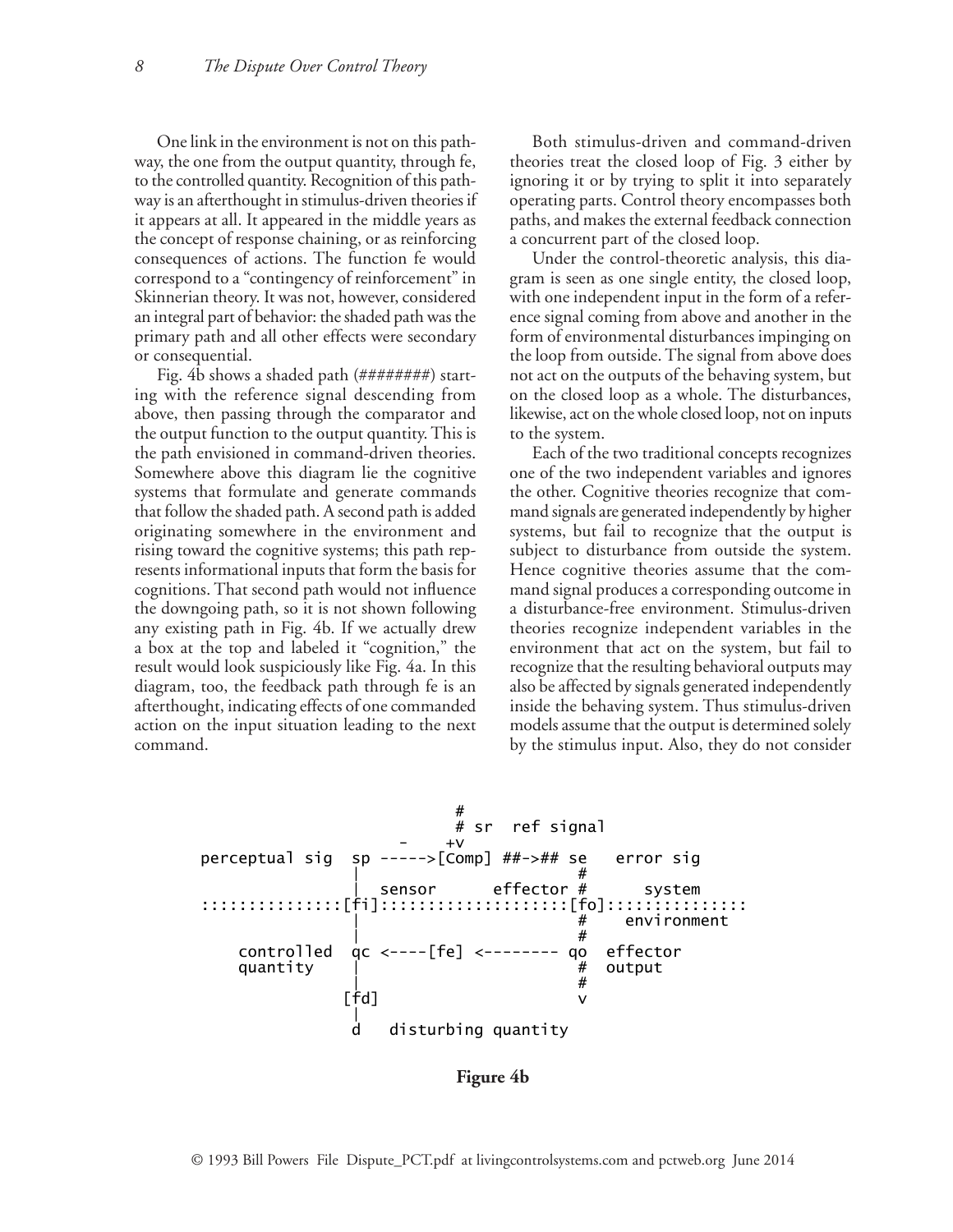the possibility of independent disturbances acting directly on the behavioral outcome; disturbances are identified as inputs to the sensory interface, and the outputs are the sole determinants of observable behavior.

Neither approach reveals the external feedback path as creating effects concurrent with both independent variables, effects that greatly modify their assumed effects.

We can now see that the PCT model acts as a synthesis of the concepts of command-driven and stimulus-driven behavior, showing how each one corresponds to one aspect of a control system. The synthesis, as often happens, shows both what is right and what is wrong with the older ideas, and brings out new considerations never covered by either one. The situation is similar to that of the blind men and the elephant (Marken, 1992).

## **HPCT**

The diagram of Fig. 3 represents a unit of behavioral organization; it is not the whole behaving system. This unit can be duplicated and organized into levels of control, a hierarchical control model referred to as hierarchical perceptual control theory, or HPCT.

Some idea of the construction of a hierarchical model can be seen by looking (in a simplified way) at the organization of motor behavior. The lowest level of control in a human being consists of spinal reflexes involved in muscle force generation. The input functions correspond to sensors embedded in muscles and tendons, which monitor both muscle length and the forces applied across joints. The signals from these sensors travel to the spinal cord where they synapse with motor cells, the length signals with a positive sign and the force signals with a negative sign. The motor cells also receive signals from higher in the nervous system; these correspond to reference signals, and the spinal motor cells play the role of comparators. The output of the spinal cells is the error signal, which enters an output function made of the contractile elements of the muscles. The environmental feedback path is composed of the series spring components of the muscle and the mechanical laws that convert contractions into forces on the tendons. Those forces tend to swing the limb segments about the

joints, and this alters the muscle lengths, producing physical effects that alter the stimulation of the muscle length receptors.

Muscle receptors are also stimulated by effects of minute muscles in the length-detecting spindle cells. Thus the length signals are really error signals: they represent the difference between actual muscle length and the length of the spindle muscles, set by gamma efferent signals from higher systems. The muscle spindle is actually a combined mechanical input function and neuromechanical comparator. We can thus discern a two-level control system, shown in Fig.  $5<sup>3</sup>$  [next page].

The lowest level, shown as Loop 1, controls sensed force, which is equivalent to torque about a joint. The sensed force is compared with the reference force by the spinal neuron, and the difference operates the muscle. This makes the actual force relatively independent of changes in the response of the muscle to driving signals, and also independent of other sources of force variation such as inertial effects from limb motions. To some extent this control system makes the generated force independent of joint angle and limb motion.

The second level, Loop 2, detects a mechanical effect on muscle length of the forces controlled at the first level. This effect is produced by any limb motions that the forces create. The mechanical comparator compares that effect with a reference effect specified by a reference signal, and the resulting error signal enters the spinal motor neuron *as a reference signal for the force-control system*. Disturbances can enter this second level as mechanical disturbances of the limb and as loads carried by the limb. The control action renders the sensed muscle length, and hence joint angle, relatively independent of such disturbances.

Because of the way we have drawn the boundary between the behaving neural system and its

The actual arrangement is somewhat different from the one shown in Fig. 5, but is functionally equivalent to it. In the real system, there are independent alpha reference signals entering the force control system; these become effective mainly when the limb is physically prevented from moving and the controlled variable becomes applied force. With the limb free to move, the alpha and gamma reference signals have equivalent functions.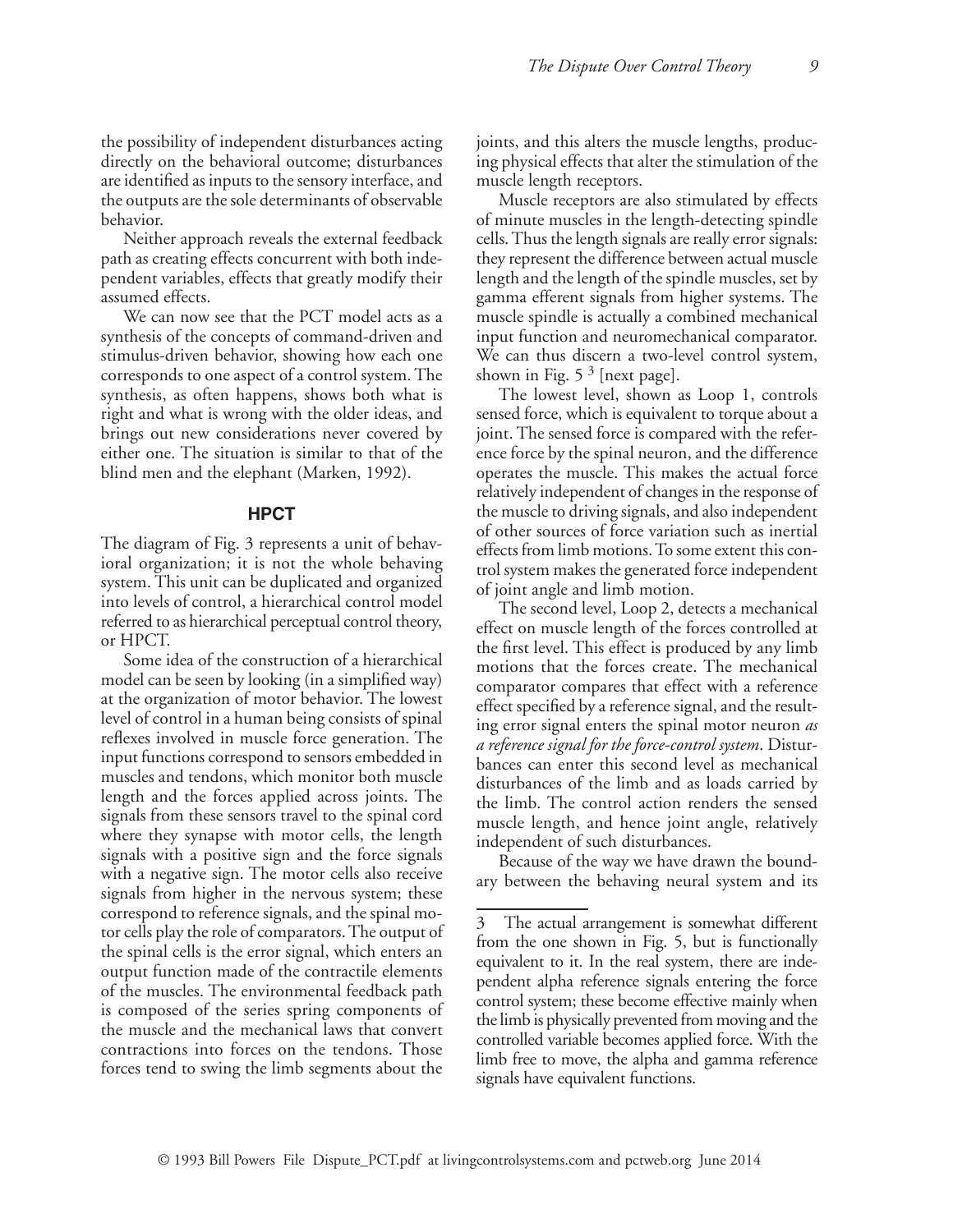environment, both control loops pass through the environment. The force-control system is the shortest and simplest loop, the controlled quantity being the physical force generated in a tendon. The muscle-length control system is a larger loop in which an effect of the controlled force operates through laws of mechanics and physical dynamics to alter the controlled quantity of the higher system, the sensed muscle length (which corresponds roughly to joint angle). This sensed muscle length is compared with a reference muscle length; the resulting error signal enters the second-level output function, *which consists of the entire first-level control system*. The second-level loop is also closed through the environment, now through a slightly less direct path that brings in more global properties of the physical world. A single second-level control system may alter reference signals in several first-level control systems, particularly in those employing opposing muscles. All those first-level systems comprise the second-level output function.

Now, skipping a few levels, consider how the muscle-length control system is used in visualmotor coordination, a task like reaching out a finger to touch a target. The controlled quantity is a spatial relationship between finger and target, sensed visually. The perceptual signal indicates the finger-target relative distances in three dimensions. If the goal is to touch the target, the reference signals for these three perceptions will all be set to

zero (setting them to a nonzero magnitude would indicate that some non-zero target-finger distance is to be brought about and maintained). After the required comparison stage, the signals representing the three errors are routed to all the relevant sets of two-level control systems as shown in Fig. 5, with appropriate signs, altering the reference signals for muscle length and thus, through the action of the force-control systems, altering the configuration of the limb segments and the position of the finger relative to the target. The output of the third-level system thus acts through a complex output function consisting of two levels of kinesthetic control (with many systems operating in parallel) to bring the visual perception closer to the reference state in the three specified dimensions.

So the visual control systems, too, involve a closed loop passing through the environment. We can easily extend this layering. For perceived finger position we could substitute the perceived position of the tip of a pencil held in a hand. Varying the position reference signals could result in moving the tip of the pencil to make loops and lines; the varying reference signals could be the outputs of higher control systems concerned with forming letters. The reference signals specifying letters to be perceived could be the outputs of systems controlling word-perceptions, sentence-perceptions, perceptions of grammar and syntax, and so on as far as one can find reasonable need for more lay-

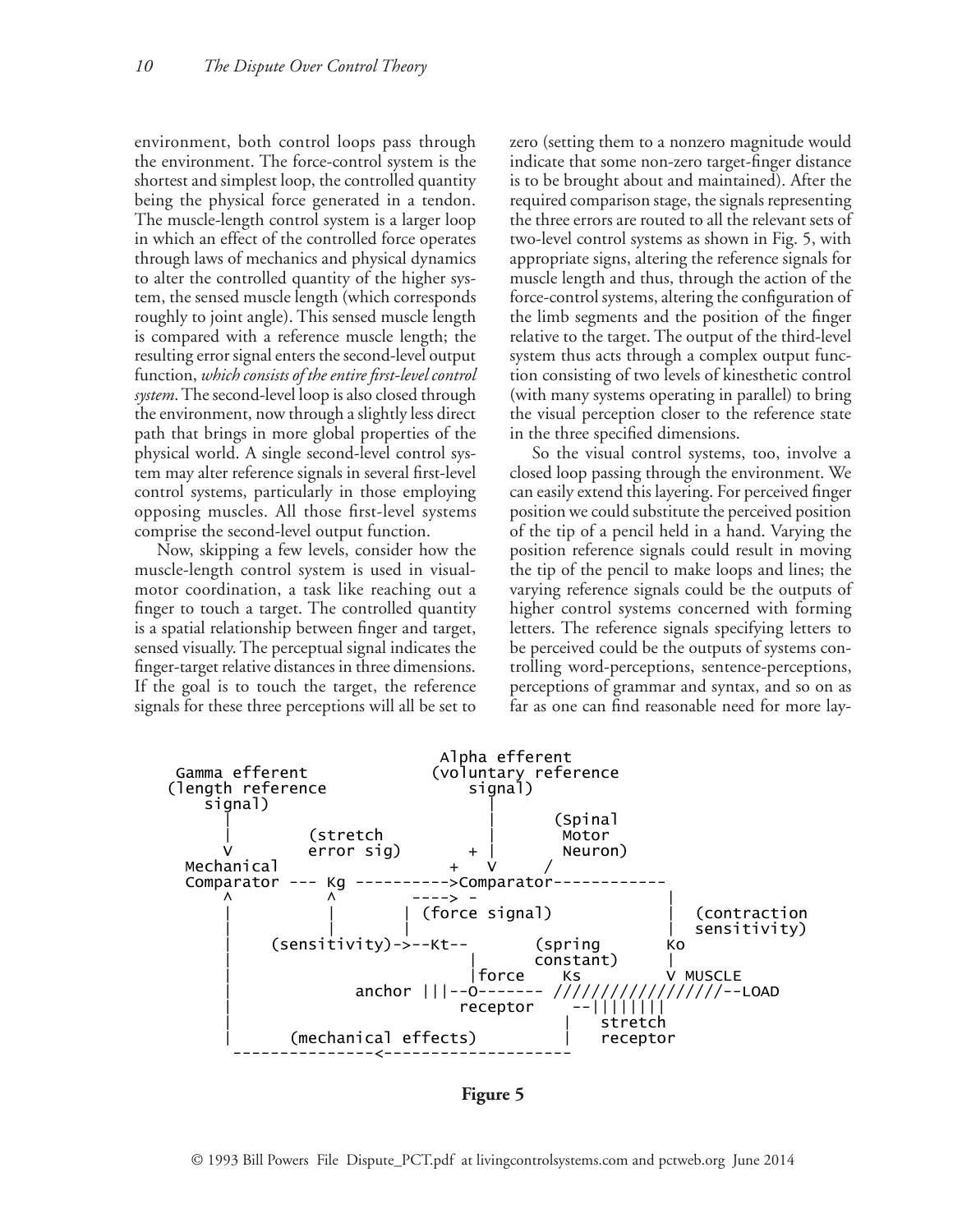ers of control. And in every instance, the control loop would pass through the environment, where evidence of its operation can be seen. Disturbances of various kinds would be resisted by systems at the appropriate level, through automatic variation of reference signals for lower level systems.

This is an essential aspect of the HPCT approach. Any specific HPCT model is falsifiable, because every layer of the model controls specific variables in the publicly-observable environment, and each type of actually-observed controlled variable must show resistance to disturbance and hierarchical relations to more global variables that match the same phenomena as predicted by the model.

The ideal of a working multilayer HPCT model that matches many levels of real behavioral organization is still only a distant prospect. But the experimental methodology is clear, and rough fits of this model to behavior are easy to find. A model of the above-described operation of visual-motor pointing behavior has actually been simulated on a computer, including realistic muscle properties and physical arm dynamics, and it does indeed behave quite realistically (Powers, 1992).

The basic organization of the HPCT model has higher systems acting strictly by varying reference signals for lower systems. It is possible for other inter-level modes of control to exist; for example, control through variation of parameters. Also, provision has to be made for reorganizing processes that account for the acquisition of new control systems and modification of old ones. All these subjects are somewhat peripheral to HPCT; they are considered as subjects for future work, when application of the basic model shows the need for organizations outside its scope.

Building a hierarchical model that works is clearly a huge undertaking. However, the model of Fig. 3 can be applied to behaviors at arbitrary levels of organization, without the need to specify the lower-level systems employed for output or the sources of reference signals. Tasks can be set up in which reference signals remain reasonably constant, and parameters of a working model can be adjusted for a fit to real behavior. This sort of approach has been used, in an exploratory fashion, in many experiments. The predictivity of simulations constructed in this way is extremely high; correlations of modeled to actual behavior higher than 0.99 are common. While the behaviors involved are quite simple, the facts discovered in this way are of very high quality, their probability of truth being high enough—millions to one in favor—for use in deductive arguments. For examples, see (Refs)

PCT experimenters, to keep their spirits up, sometimes like to compare themselves with Galileo rolling little balls down inclined planes. The results may not be obviously earth-shaking, but they are highly reproducible and highly predictive of natural phenomena. There is no telling what sort of science might arise from accumulating such simple but utterly reliable facts.

## **MISAPPREHENSIONS AND MISSTATEMENTS**

The introduction of control theory to the behavioral sciences has been gradual and spotty. In part this has been the result of its proponents' only gradually coming to understand its full meaning with respect to living systems. But a very important component of the problem has been the difficulty that conventional behavioral scientists have had in grasping the fundamentals of control theory and seeing how control theory differs from more established interpretations of behavior.

As indicated in Figs. 4a and 4b, there is enough overlap between the concept of a control system and more conventional concepts to provide tempting opportunities for assimilating the PCT model into older frameworks. Compounding the difficulty has been a surprising tendency for scientists who are normally careful to know what they are talking about to leap to intuitive conclusions about the properties and capabilities of control systems, without first having become personally acquainted with the existing state of the art. In many cases there is a strong suggestion of defensiveness in the misinterpretations, as normal sequential or causal analysis is used to show that control systems either can't work or else work according to conventional principles. Neither assertion is true. The controversy over control theory in general and PCT in particular has involved factors not strictly of a scientific nature.

We will deal now with some of the major misinterpretations and misstatements about control theory that have appeared in the refereed literature. In citing specific examples, we do not mean